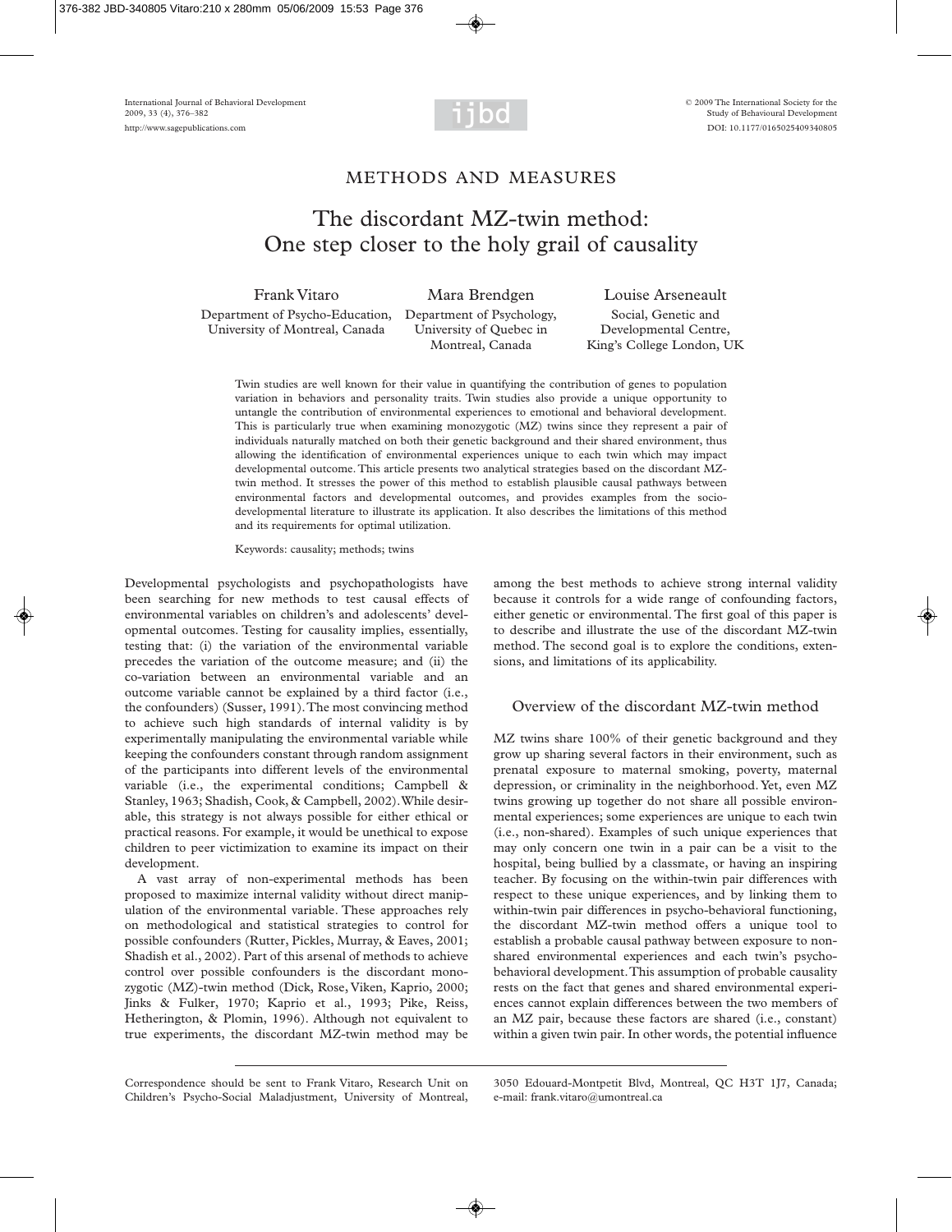of genes and of shared environmental experiences on psychobehavioral functioning is methodologically controlled in the discordant MZ-twin method. When left uncontrolled, as is the case in studies using only one child per family, these factors may be confounded with the non-shared environmental experiences of interest through gene–environment correlations or through environment–environment correlations. A gene– environment correlation could occur, for example, when a child's genetic disposition to aggressiveness increases the child's risk of becoming the victim of a school bully. Any association observed between exposure to school bullying and subsequent aggression might thus be explained, at least in part, not by the bullying experience but by the child's genetic disposition to aggressiveness – unless such genetic influence is controlled. Similarly, an environment–environment correlation could occur, for example, when a high general level of criminality in the neighborhood increases the risk of a child becoming the victim of an attack. Any association observed between the experience of the personal attack and subsequent aggression might thus be explained, at least in part, not by this attack experience (which is unique to the child) but by the high general level of criminality in the neighborhood (which is shared by the members of a family) – unless such shared environmental influence is controlled.

Notably, despite the control for genetic and shared environmental influences, there may be other measured and nonmeasured factors that may differ between two MZ twins and that may operate as confounders when examining the role of a specific non-shared environmental influence on an outcome. For example, twins can affiliate with different friends whose aggressiveness differs. These differences in friends' aggressiveness can contribute to twins' differentiation with respect to aggressiveness as much as differences in experience of school bullying can. It may thus be important to control for correlated non-shared experiences that may operate as confounders with the main environmental variable of interest. The plausibility of a causal role of non-shared environmental experiences can be augmented further by showing that these non-shared environmental experiences predict *increases* in MZ twin differences in psychological or behavioral functioning through the use of a longitudinal approach; i.e., by controlling for initial within-pair differences with respect to the outcome variable. Although the discordant MZ-twin method can be applied to concurrent data, a longitudinal approach is particularly important to disentangle directionality between environmental effects on the person and person effects on the environment (Kendler & Baker, 2007). Such an approach requires appropriate timing (in developmental terms) of the measurement of the environmental experiences, and sufficient change in the outcome variable over the assessed time period.

## Methodological considerations of the discordant MZ-twin method

Analytical strategies using discordant MZ twins rest on the variability between two twins in a pair with respect to given environmental and outcome variables. To maximize "true" intra-pair variability, several issues need to be considered. First, because MZ twins are assumed to be genetically identical, few differences in the variables are observed if the measure is largely explained by genetic factors. In the domain of psychopathology, this requirement is met relatively easily.

Indeed, even with so-called "heritable" behaviors such as aggression, anxiety, and depression, 40% or more of the variance is explained by non-shared environmental factors (Happonen et al., 2002; Rhee & Waldman, 2002; Thapar & McGuffin, 1995). Importantly, a similar requirement also refers to the environmental variable of interest. A related point refers to the possibility that heritability estimates may vary with age, perhaps because external constraints are minimized and gene–environment correlations are maximized as children grow older (Rushton & Bons, 2005). One example in this regard would be the active selection of friends with certain characteristics (e.g., aggressiveness) based on the children's own genetic propensity for such behavior. Because older children and adolescents can be more autonomous in their friendship choices than younger children, genetic influence on friends' aggressive characteristics may increase with age and thus yield fewer differences between MZ twins in this regard. Therefore, it may be more promising to examine MZ twins' discordance in social experiences at the earliest age when these experiences become relevant for child development.

Second, the decision to use dimensional or categorical measures of the environmental and the outcome variables is influential when attempting to maximize variability between twins. Generally, continuous measures provide optimum variance as opposed to categorical measures. More specifically, when categorical measures are used (e.g., presence or absence of a clinical diagnosis of depression), the likelihood of finding sufficient numbers of MZ pairs who are discordant on these variables can be low. As a result, statistical power may be compromised unless a very large sample of MZ twins is available. In contrast, dimensional measures of the environmental or the outcome variables are likely to generate sufficient within-pair variability even in relatively small samples and may thus be preferable. However, the choice between dimensional and categorical measures ultimately needs to be informed by theoretical considerations rather than by mere methodological constraints.

Finally, another way to maximize differences between the two twins in a pair with respect to the environmental and the outcome variables of interest is to use multiple informants for each member of the pair. When using a single informant for both twins in a pair, similarity between twins may be exaggerated by expectations that MZ twins should behave or be treated similarly, which may create inflated intra-pair correlations with respect to the measured variables. To avoid such biases, the use of multiple informants for each twin may be a solution. For example, the use of both mothers *and* fathers reporting on each child's behavior or the use of peer ratings, or of independent observers, would maximize intra-pair variability in the variables of interest. However, the use of multiple informants may also artificially increase within-pair variability. To overcome this dilemma, we propose two strategies: when a single informant is used to assess an environmental or outcome variable for both twins in a pair, objective measures that do not require a subjective assessment from the informant would be preferable. When subjective measures are unavoidable, the use of more than one informant for each twin would be ideal. This would enable the computation of latent scores across the informants for each twin in order to minimize bias and measurement error. In this case, it is also advisable to use informants from the same context (e.g., mothers and fathers, or teachers and classmates) to ensure sufficient inter-rater concordance (Achenbach, McConaughy, & Howell, 1987).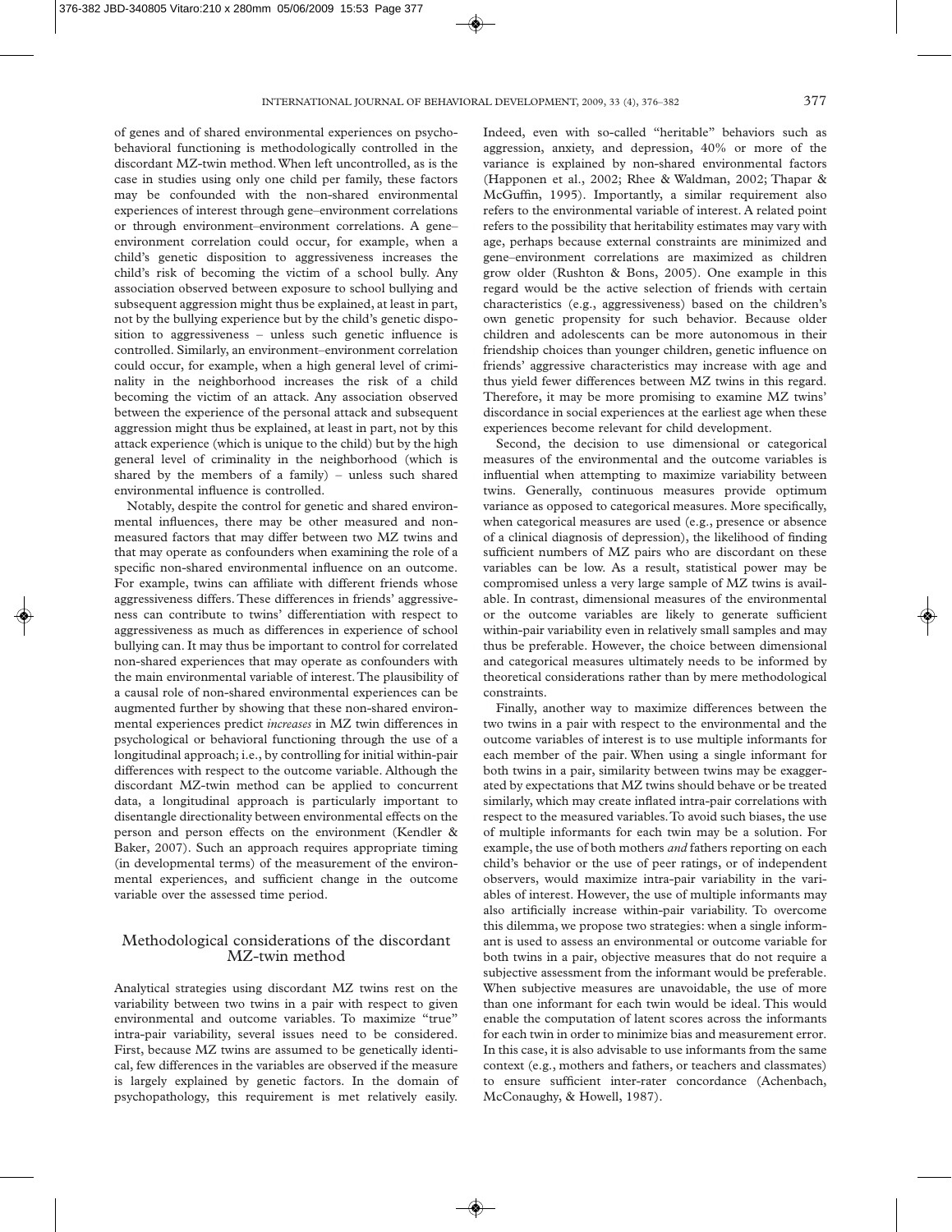## Illustrations of the discordant MZ-twin method

Although the method itself is almost 40 years old (Jinks & Fulker, 1970) and has been widely used in the medical field, reports using the discordant MZ-twin method to examine the association between environmental experiences and children's or adolescents' psycho-social development are relatively recent. Two different, albeit related analytical, strategies have been used in these studies. Each strategy is described in more detail in the next sections.

## *The difference score strategy*

The first strategy refers to the *difference score strategy* and is based on the correlation between relative differences between members of an MZ dyad with respect to an environmental experience of interest and relative differences between members of an MZ dyad with respect to an outcome. In the following illustration, both the environmental and the outcome variables are based on continuous scores. The environmental and the outcome variables are treated separately, and relative within-pair difference scores are calculated by first randomly assigning one of the twins as Twin 1 and the other as Twin 2, and second by subtracting the score of one twin from the score of the co-twin. Correlations, regression analyses or structural equation modeling can then be used to assess the association between difference scores on the environmental factor and difference scores on the outcome. In the ordinary least square (OLS) regression framework, the application of the MZ method can be formulated in the following way:

 $E(\Delta Y_i) = \beta w (\Delta X_i)$ 

The coefficient  $\beta w$  gives the expected change in the difference between Twin 1 and Twin 2 on the outcome variable  $(\Delta Y)$ for each unit of change in the difference between Twin 1 and Twin 2 on the environmental variable  $(\Delta X)$ .

As already mentioned, differences in other correlated environmental variables (i.e., confounding variables) need to be controlled to avoid spurious effects. To illustrate, Caspi et al. (2004) used differences in observer-rated, maternal-expressed emotion to predict, both concurrently and longitudinally, differences in mother and teacher ratings of antisocial behavior in a sample of 565 five-year-old MZ pairs. Using a series of hierarchical multivariate regressions, the authors showed that differences in maternal warmth were associated with current and later within-pair differences in antisocial behavior, even after accounting for possible confounders such as differences in neurological status, as indexed through differences in birth weight.

Putative moderators can also be added to the analyses. Importantly, moderators do not necessarily have to be variables that are unique to each member of a twin pair but they can also be shared variables that are the same across the two twins in a pair. For example, Asbury, Dunn, Pike, and Plomin (2003) examined whether differences in negative parental feelings toward the child and differences in harsh parental discipline predicted differences in a series of behavioral outcomes in a large sample of 4-year-old MZ twins. The authors identified variables that moderated the co-variation between the environmental variables and the outcomes. These moderators referred to shared environmental experiences, namely family socioeconomic status, family chaos, and maternal depression. Family chaos was particularly important as a moderator, exacerbating the relationship between differences in parental negative feelings and differences within a twin pair in both externalizing and internalizing behaviors. As illustrated by a recent study, mediators can also be added to the analyses. Specifically, Vitaro et al. (2008) examined whether differences in friends' aggressiveness in kindergarten predicted increased differences in MZ twins' aggressiveness from kindergarten to grade one and whether differences in friendship quality mediated these longitudinal relationships. To ensure that the observed associations were not spurious, differences in parent coercion and peer rejection were controlled because these variables were related to both friends' aggressiveness and twins' aggressiveness. Results showed that differences in friends' aggression during kindergarten significantly increased MZ twins' differences in aggression from kindergarten to grade one for both boys and girls. Differences in friendship quality mediated this association, albeit only for boys.

Notably, instead of examining differences in social experiences as predictors, some studies investigated differences in personal characteristics or in behavior (e.g., age of menarche, birth weight, testosterone, depressive symptoms, early cannabis use, headaches) as predictors of differences in developmental outcomes (Dick et al., 2000; Eriksson, Kaprio, Pulkkinen, & Rose, 2005; Lynskey et al., 2003; Riese, 1994, 2001; Sihvola et al., 2008; van Os et al., 2001; Virtanen et al., 2004). These studies can be considered as other examples of the application of the difference score strategy since within MZ-twin pair differences in personal characteristics and behavior likely reflect influences from unique environmental experiences. For example, by examining how differences in cannabis use among adolescent twins are related to differences in later alcohol and drug abuse/dependence, Lynskey and colleagues (2003) were able to determine the potential causal effect of cannabis exposure as a unique environmental risk factor on later adjustment. Notably, the authors controlled for differences in tobacco and alcohol use as well as differences in psychiatric disorders because of their partial overlap with differences in cannabis use. They also speculated about a series of pharmacological and psycho-social mechanisms that could have accounted for these likely causal effects of cannabis use, but no mediation test was performed.

A variant of the difference score strategy rests on identifying discordant twin pairs with respect to the outcome of interest and comparing them on theoretically relevant predictors. Virtually all of the studies that used this variant relied on a dichotomous grouping procedure with respect to the outcome variable (i.e., they identified high/low twin pairs). To illustrate, Korhonen et al. (2008) compared adolescent MZ twins who were discordant with respect to cannabis use on a series of antecedent individual, family, and peer factors. The authors found that early smoking initiation, drinking to intoxication, teacher-rated disruptiveness, a high number of smoking peers, and having at least one acquaintance with drug experience was related to within-pair discordance in cannabis use. In a similar type of study, Asbury, Dunn, and Plomin (2006) identified 9 year-old MZ twin pairs who were discrepant on anxiety according to both teachers and mothers. The authors were interested in identifying which perinatal, parent–child relationship and peer-related factors distinguished the twins in the discordant pairs. They observed that negative school experiences, illness and accidents, traumatic neonatal life events, parent–child relationships, and peer rejection distinguished the anxious from the non-anxious members of the twin pairs.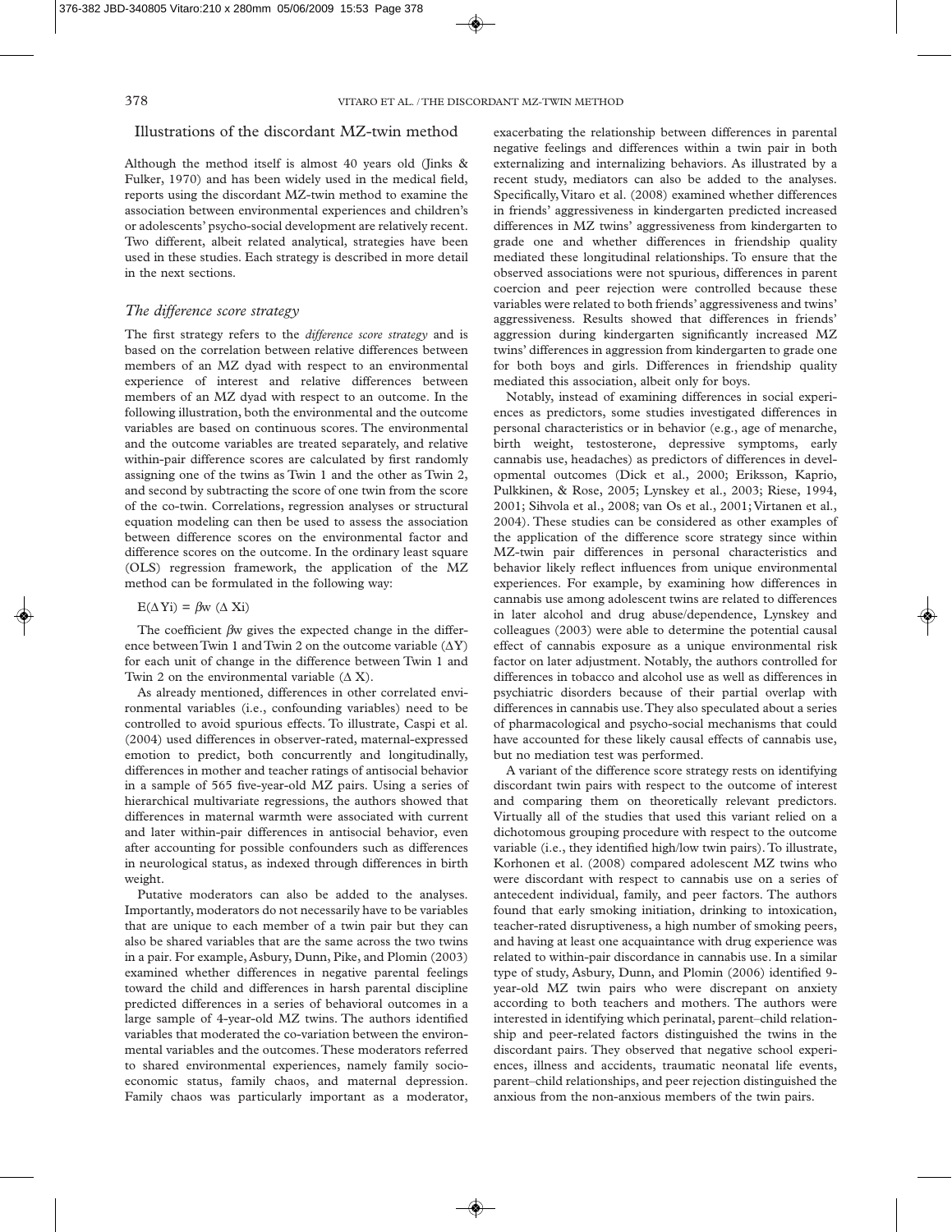Some authors went a step further and compared discordant MZ-twin pairs with concordant MZ twin pairs to identify both non-shared and shared influences. As already mentioned, nonshared factors refer to environmental experiences that are unique to each twin in a pair. In contrast, it is important to keep in mind that shared factors refer to either genetic or environmental factors that are shared by both twins in a pair. The shared factors can differ between different twin pairs only, whereas the non-shared factors can vary between twins from the same pair. To illustrate, Lehn et al. (2007) identified MZ twin pairs that were discordant with respect to hyperactivityattention deficits (ADHD) problems and MZ twin pairs that were concordant for the presence or the absence of ADHD problems (termed affected and non-affected pairs, respectively). In accordance with the variant of the difference score strategy described previously, the authors first contrasted the twins from the discordant pairs and found that the affected twins experienced more adversity in infancy such as lower birth weight and more time in the incubator and delayed motor and physical development compared to their unaffected co-twin. In addition to these within-pair comparisons, the authors also conducted between-pair comparisons of concordant MZ twin pairs to identify shared environmental influences of ADHD. Specifically, they found that concordant-affected MZ pairs were exposed to mothers' smoking during pregnancy, and lived in single-parent families more often than concordant nonaffected MZ pairs (for other illustrations of this method see Cath, van Grootheest, Willemsen, van Oppen, & Boomsma, 2008; Pearsall-Jones et al., 2008; van't Ent et al., 2007). Notably, the within-twin pair comparisons and the betweentwin pair comparisons in these studies were performed in separate analyses. The analytical strategy we describe next offers an elegant way to combine these separate analyses.

## *The mixed strategy*

The second analytical strategy refers to the *mixed strategy* and offers the opportunity to simultaneously investigate the influence of unique and shared factors by assessing and comparing within-twin pair and between-twin pair effects (Carlin, Gurrin, Sterne, Morley, & Dwyer, 2005). As illustrated below, the within-twin pair coefficient estimates the effect of differences between the two members of the same twin pair with regard to a predictor variable X on an outcome variable Y. The betweentwin pair coefficient estimates the effect of differences between different twin pairs in regard to the same predictor variable X on an outcome variable Y. Akin to multi-level models, the mixed strategy can thus inform on the effect of experiences that are unique to each twin within a pair as well as on the effect of factors, both environmental or genetic, that are common to the pair (but that may differ between different pairs). In contrast, the difference scores strategy documents solely the role of non-shared environmental factors. The basic equation that estimates the within- and the between-pair effects is the following (Carlin et al., 2005):

$$
E(Yij) = \beta o + \beta w (Xij - \bar{X}i) + \beta b \bar{X}i
$$

In this equation, (i) Yij represents the standardized estimate of the outcome variable for each twin, (ii) Xij represents each twin's score on the predictor variable, (iii)  $\bar{X}$  i represents the average score of the two twins in a pair on the predictor variable, and (iv) Xij– $\overline{X}$ i represents the difference between each twin's score and the average score of the pair on the predictor variable. The  $\beta$ b coefficient represents the betweentwin pair effect of the predictor variable X, whereas the  $\beta w$ coefficient represents the within-twin pair effect. For MZ twins, the  $\beta$ w coefficient is numerically similar to the  $\beta$ w( $\Delta$ Xi) coefficient yielded by the difference scores strategy described previously (see Carlin et al., 2005, for more details). In both strategies, this effect represents variation in the outcome that is explained by within-pair differences in the predictor variable, over and above the effect of between-pair differences. Only in the mixed strategy can the effect of between-pair differences be specifically estimated, however.

To illustrate the application of the mixed strategy, we refer to two studies which, to our knowledge, are the only studies to use this strategy in the field of behavioral development. In the first study, Arseneault and her colleagues tested whether variation in the experience of being bullied in a sample of 573 MZ twin pairs was associated with variation in internalizing problems (Arseneault et al., 2008). Measures of bullying for this study were categorical, identifying children who have been bullied versus those who have not. Findings indicated that the unique (i.e., non-shared) effect of being bullied by the age of 7 years was significantly associated with children's internalizing problems at age 10, over and above the significant effect of factors common to both twins in a pair. More specifically, the authors showed that twins who have been bullied had close to half a standard deviation more internalizing problems compared to their co-twins, who have not been bullied. This difference remained significant even after controlling for prior internalizing problems assessed when the twins were aged 7 years. This is strong support for a causal effect of being bullied on children's internalizing problems. First, these results indicated that the effect of being bullied on children's internalizing problems cannot be accounted for by a wide range of potentially confounding variables such as genetic makeup or family background. Second, the longitudinal analysis showed that the unique effect of being bullied remained significant after controlling for prior internalizing problems, thus demonstrating temporal priority between the bullying experience and changes in internalizing problems.

Wright and colleagues also utilized the mixed method to test whether differences in self-control, parenting, and number of deviant peers during adolescence predicted differences in delinquent and criminal behavior by early adulthood (Wright, Beaver, Delisi, & Vaughn, 2008). Using hierarchical linear modeling, the authors found that differences in regard to number of deviant peers, but not in regard to self-control or parenting, predicted variations in delinquent behavior within MZ dyads. Moreover, between-pair differences in the number of deviant peers predicted variations between twin dyads with respect to delinquent behavior. The authors, however, did not control for twins' initial level of delinquency; hence, it is not clear whether differences in the number of deviant peers predicted an increased variation in delinquent behavior either between or within-twin pairs.

## Concluding remarks

The discordant MZ-twin method is a powerful methodological tool for investigating the causal contribution of non-shared environmental experiences to children's development. This method naturally controls for a wide range of confounding factors, both genetic and environmental, that are shared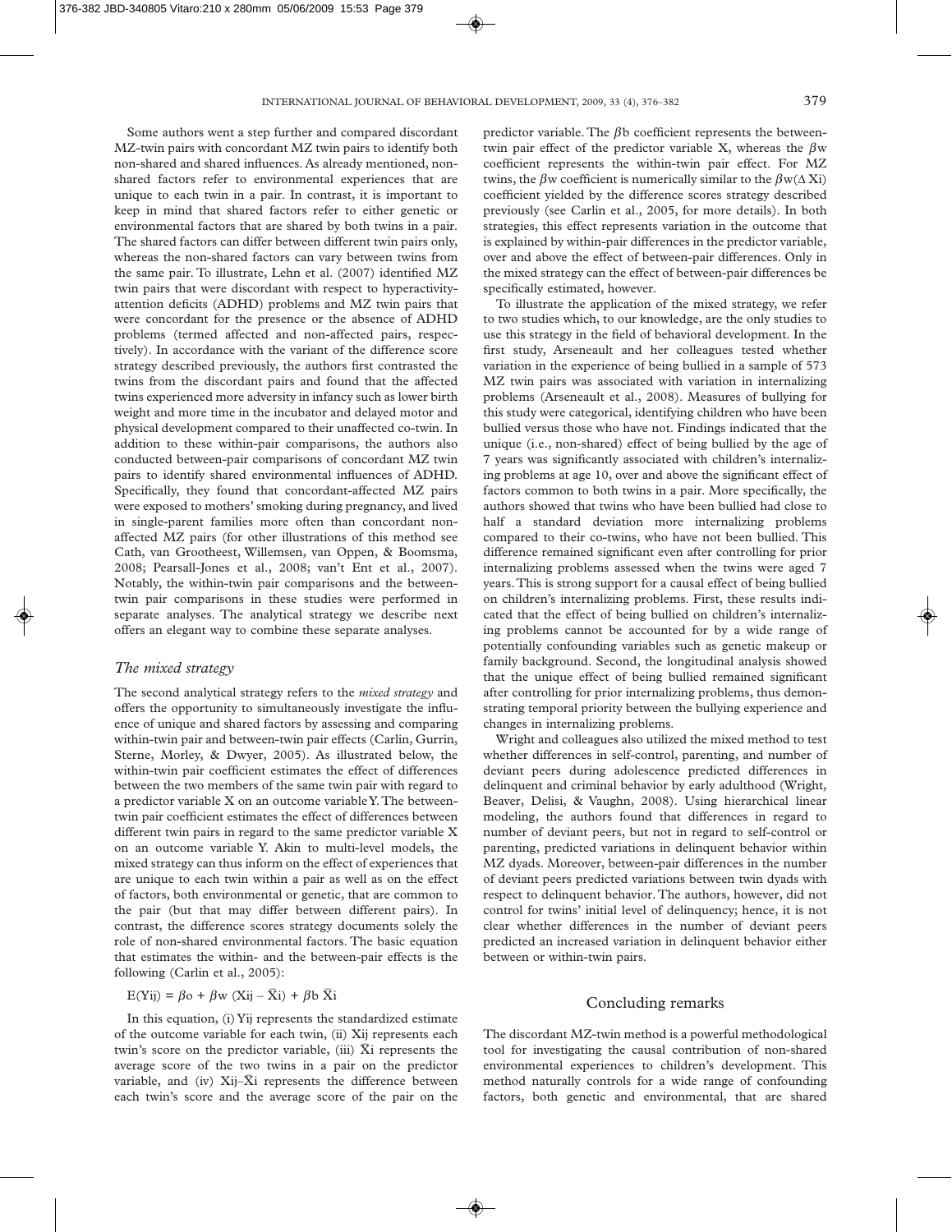between the two twins in a pair and, when applied to longitudinal data, can also test for temporal priority. The two strategies presented here afford high internal validity, especially if (i) a longitudinal design is used, (ii) correlated non-shared environmental experiences are controlled, and (iii) theoretically relevant mediators and moderators are included to support the theoretical coherence of the basic associations. The strategies are simple to use and they require no special statistical software. In sum, they can be used by anyone who has access to MZ twin data. However, they require that the MZ twins are sufficiently discordant with respect to the environmental and outcome variables of interest.

Because of the strict control of potential confounders in the discordant MZ-twin method, the percentage of explained variance is often modest (often less than 5%). Modest effect sizes are to be expected with this method especially when examining intra-familial environmental experiences. This is because MZ twins are often highly similar with respect to these experiences, and this similarity is even more pronounced if the same informant is used to rate both twins. Yet, these environmental effects may be closer to reality than those generated by singleton studies. The larger effect sizes found in singleton studies with respect to the effect of the intra-familial environment may actually be inflated because, in contrast to the discordant MZ-twin method, singleton studies do not control for the possible effect of genes on the environmental variables (i.e., gene–environment correlations) and on the outcome variables (Plomin, DeFries, & Loehlin, 1977). Indeed, many behavioral-emotional variables and also many environmental variables – especially intra-familial – are partially influenced by genetic factors. This influence is teased out in studies using the discordant MZ-twin method, often leaving relatively little intra-pair variance that can co-vary among the study variables (Oliver, Pike, & Plomin, 2008).

Given this context, the discordant MZ-twin method may be most successful when testing the role of non-shared extrafamilial experiences. Indeed, extra-familial experiences are likely to differ more between the two members of a twin pair than intra-familial experiences because the former may be somewhat less influenced by genes than the latter. It should be noted, however, that even extra-familial experiences, such as peer rejection and victimization or friendship relations, may be at least in part under genetic influence (Ball et al., 2008; Brendgen & Boivin, 2009). Moreover, as mentioned earlier, the genetic influence on environmental experiences may become stronger with age as children's ability to actively select certain features of their social environment increases (Rushton & Bons, 2005).

The plausible causal role of differential environmental experiences could be enhanced further by examining the interand intra-personal mediating mechanisms that may account for their "effects". One interesting area of research in this context would be to link these differential social experiences to divergent patterns of DNA methylation that seem to emerge over the life span of MZ twins (Fraga et al., 2005). Methylation is a main component of epigenetics, which refer to chemical instructions for gene activity that do not alter DNA sequences (Tsankova, Renthal, Kumar, & Nestler, 2007). Differences in methylation, which may themselves be a result of non-shared environmental influences, may produce phenotypic differences between MZ twins (e.g., with respect to psycho-behavioral adjustment; Bruder et al., 2008; Kaminsky et al., 2009). Ignoring this issue might, therefore, lead to a false conclusion of direct environmental causes to explain phenotypic dis cordance in MZ twins (Wong, Gottesman, & Petronis, 2005). Two possible solutions can be considered. First, MZ twins could be regularly genotyped to see whether differences in methylation (or other epigenetic markers) correlate over time with specific non-shared environmental experiences and specific psycho-behavioral manifestations in a bi-directional, transactional manner. In this way, the possible epigenetic differences among co-MZ twins could be incorporated into explanatory models, both (i) as predictors of within-pair discordance at the psycho-behavioral level, (ii) as outcomes of specific non-shared environmental experiences and (iii) as possible mediators of the links between exposure to these specific non-shared environmental experiences and increased differentiation among co-MZ twins at the psycho-behavioral (i.e., phenotypic) level. The advent of new and relatively inexpensive technology to determine changes in gene expression makes this solution within reach. The second solution would be to study relatively young MZ twin pairs, because epigenetic differences between MZ twins only seem to become apparent later in life (Fraga et al., 2005).

Additional areas of research also remain unexplored. First, it would be informative to explore each twin's possible differential perceptions and reactions to the same experience as additional sources of differential-unique experiences. Indeed, it is possible that some environmental experiences that are assumed to be shared between the two twins in a pair (e.g., parental unemployment or divorce) are perceived by each member of a MZ dyad as different at the subjective level (Turkheimer & Waldron, 2000). Unless assessed and treated as differential experiences, these potentially different subjective reactions to shared environmental experiences can attenuate findings. Second, although the use of dizygotic (DZ) twin pairs is not informative in and of itself for assessing the role of nonshared environments, it could prove useful to see whether the same pattern of results applies to same-sex DZ twin pairs and to MZ twin pairs. If differences in environmental experiences predict discordance in psycho-social functioning equally well in MZ and same-sex non-genetically identical DZ twin pairs, it is possible to conclude that the mechanism whereby the environmental factor affects psycho-social functioning is not only likely causal, but also likely entirely environmental (i.e., no genetic programming is involved; Cederlof, Friberg, & Lundman, 1977; van Os et al., 2001). Hence, zygosity could be treated as a potential moderator of the linkages between within-pair differences on the predictor variables and withinpair differences on the outcome variables. Finally, it would be interesting to test transactional models whereby differential experiences could both influence and be influenced by differences in twins' psycho-social functioning. For example, differences in friends' aggressiveness can predict an increase in twins' discordance with respect to their own aggression scores (a peer socialization effect); in turn, differences in twins' aggressiveness can foster an increased difference in friends' aggressiveness (a selection effect). Examining these possible bidirectional effects over time could reveal interesting developmental patterns while clarifying the dynamic interplay between uniquely experienced environmental factors and personal adjustment. Including methylation effects or micro-social processes at the inter- and intra-individual levels would make the model even more comprehensive as already argued.

A final point to consider when using either of the MZ twin strategies is that, although internal validity may be high,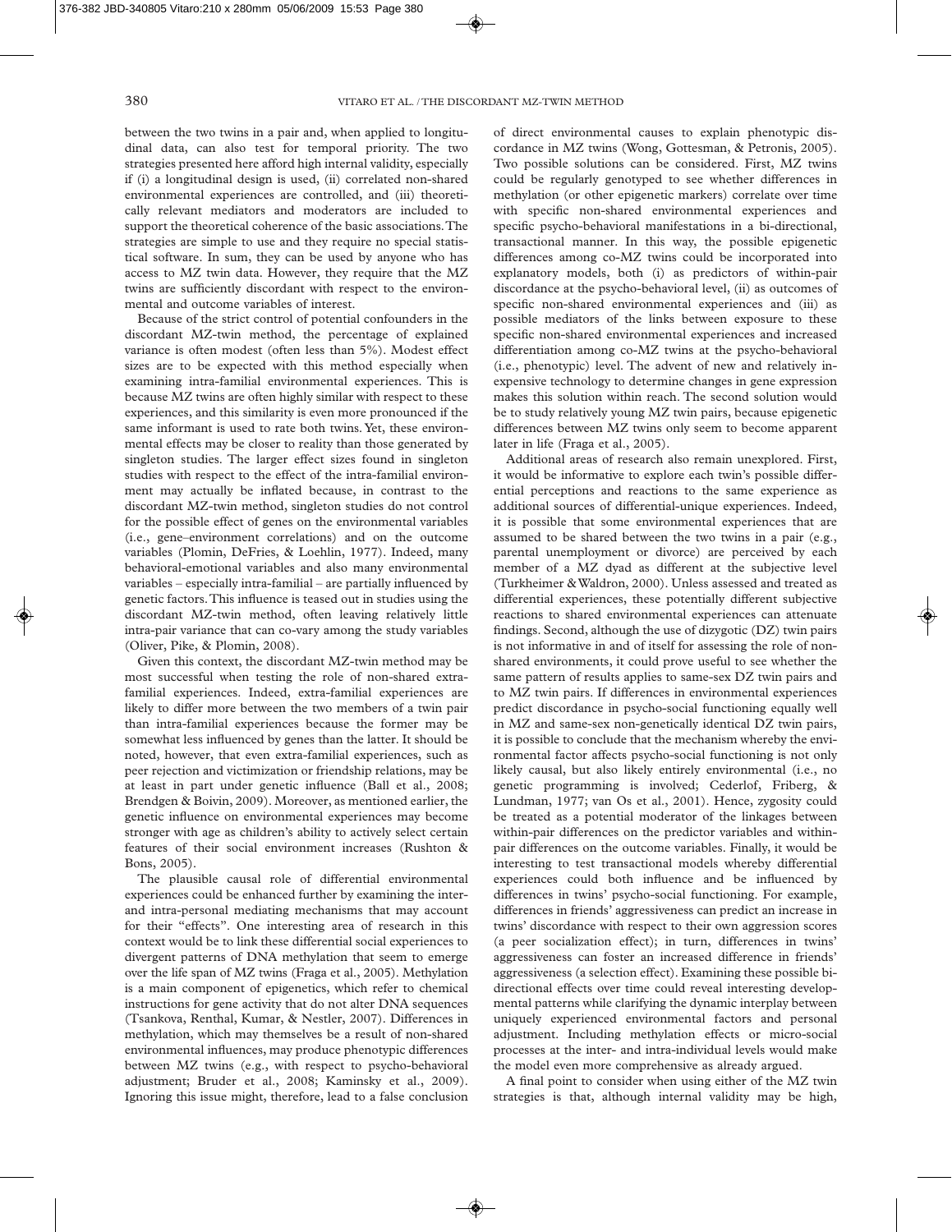external validity might be limited. Although twins' psychobehavioral characteristics are similar to those of non-twins (Gjone & Novik, 1995; Kendler, Martin, Heath, & Eaves, 1995; Pulkkinen, Vaalamo, Hietala, Kaprio, & Rose, 2003), some findings may only apply to twins and cannot be generalized to other populations. To bolster external validity, researchers may need to demonstrate that MZ twin samples are comparable to population-based samples of singletons with respect to the environmental and the behavioral-emotional variables under study, as well as with respect to potential confounding factors. Alternatively, they may use a sample of singletons for comparative purpose. For example, in a study of MZ-twin pairs discordant for autism, Kates et al. (2004) compared the non-affected twins with matched singletons, in addition to their affected co-twins. Besides cross-validating the findings, such comparisons may very well reveal that the true effect of environmental variables on children's psycho-social functioning lies in between the conservative effects produced by MZ-twin studies and the liberal effects generated by singleton studies.

To conclude, the limitations of twin studies in general, and of studies using the discordant MZ-twin method in particular are well documented (Oliver et al., 2008; Rutter et al., 2001). Unless addressed, they can limit the importance and relevance of results generated by the MZ-twin method. However, when all the precautions are taken, the discordant MZ-twin method offers a unique opportunity to maximize internal validity in non-experimental studies while exploring the role of nonshared (and shared) environmental experiences. Researchers from the medical field made abundant use of the discordant twin method over the past decades to uncover likely causal relationships. It is time for researchers in behavioral development to catch up and use this method to get one step closer to the holy grail of causality with respect to the explanatory factors and mechanisms central to our field.

#### References

- Achenbach, T.M., McConaughy, S.H., & Howell, C.T. (1987). Child/adolescent behavioral and emotional problems: Implications of cross-informant correlations for situational specificity. *Psychological Bulletin*, *101*, 213–232.
- Arseneault, L., Milne, B.J., Taylor, A., Adams, F., Delgado, K., Caspi, A. et al. (2008). Being bullied as an environmentally mediated contributing factor to children's internalizing problems. *Archives of Pediatric and Adolescent Medicine*, *162*, 145–150.
- Asbury, K., Dunn, J.F., & Plomin, R. (2006). The use of discordant MZ-twins to generate hypotheses regarding non-shared environmental influence on anxiety in middle childhood. *Social Development*, *15*, 564–570.
- Asbury, K., Dunn, J.F., Pike, A., & Plomin, R. (2003). Nonshared environmental influences on individual differences in early behavioral development: A monozygotic twin differences study. *Child Development*, *74*, 933–943.
- Ball, H.A., Arseneault, L., Taylor, A., Maughan, B., Caspi, A., & Moffitt, T.E. (2008). Genetic and environmental influences on victims, bullies and bullyvictims in childhood. *Journal of Child Psychology and Psychiatry*, *49*, 104–112.
- Brendgen, M., & Boivin, M. (2009). Genetic factors in children's peer relationships. In K.H. Rubin, W.M. Bukowski, & B. Laursen (Eds.), *Handbook of peer interactions, relationships, and groups* (pp. 455–472). New York: Guilford Press.
- Bruder, C.E.G., Piotrowski, A., Gijsbers, A.A.C.J., Andersson, R., Erickson, S., Diaz de Ståhl, T., et al. (2008). Phenotypically concordant and discordant monozygotic twins display different DNA copy-number-variation profiles. *The American Journal of Human Genetics*, *82*, 763–771.
- Campbell, D.T., & Stanley, J.C. (1963). Experimental and quasi-experimental designs for research on teaching. In N.L. Gage (Ed.), *Handbook of research on teaching*. Chicago, IL: Rand-McNally.
- Carlin, J.B., Gurrin, L.C., Sterne, J.A.C., Morley, R., & Dwyer, T. (2005). Regression models for twin studies: a critical review. *International Journal of Epidemiology*, *34*, 1089–1099.

Caspi, A., Moffitt, T.E., Morgan, J., Rutter, M., Taylor, A., Arseneault, L., et al.

(2004). Maternal expressed emotion predicts children's antisocial behavior problems: Using monozygotic-twin differences to identify environmental effects on behavioral development. *Developmental Psychology*, *40*, 149–161.

- Cath, D.C., van Grootheest, D.S., Willemsen, G., van Oppen, P., & Boomsma, D.I. (2008). Environmental factors in obsessive-compulsive behavior: Evidence from discordant and concordant monozygotic twins. *Behavior Genetics*, *38*, 108–120.
- Cederlof, R., Friberg, L., & Lundman, T. (1977). The interactions of smoking, environment and heredity and their implications for disease etiology. A report of epidemiological studies on the Swedish twin registries. *Acta Med Scand*, *612*(suppl), 1–128.
- Dick, D.M., Rose, R.J., Viken, R.J., & Kaprio, J. (2000). Pubertal timing and substance use: Associations between and within families across late adolescence. *Developmental Psychology*, *36*, 180–189.
- Ericksson, C.J.P., Kaprio, J., Pulkkinen, L., & Rose, R.J. (2005). Testosterone and alcohol use among adolescent male twins: Testing between-family associations in within-family comparisons. *Behavior Genetics*, *35*, 359–368.
- Fraga, M.F., Ballestar, E., Paz, M.F., Ropero, S., Setien, F., Ballestart, M.L. et al. (2005). Epigenetic differences arise during the lifetime of monozygotic twins. *Proceedings of the National Academy of Sciences of the United States of America*, *102*, 10604–10609.
- Gjone, H., & Novik, T.S. (1995). Parental ratings of behaviour problems: A twin and general population comparison. *Journal of Child Psychology and Psychiatry*, *36*, 1213–1224.
- Happonen, M., Pulkkinen, L., Kaprio, J., Van der Meer, J., Viken, R.J., & Rose, R.J. (2002). The heritability of depressive symptoms: Multiple informants and multiple measures. *Journal of Child Psychology & Psychiatry & Allied Disciplines*, *43*, 471–480.
- Jinks, J.L., & Fulker, D.W. (1970). Comparison of the biometrical genetical, MAVA, and classical approach to the analysis of human behavior. *Psychological Bulletin*, *75*, 311–349.
- Kaminsky, Z.A., Tang, T., Wang, S.-C., Ptak, C., Oh, G.H.T., Wong, A.H.C., et al. (2009). DNA methylation profiles in monozygotic and dizygotic twins. *Nature Genetics*, *41*, 240–245.
- Kaprio, J., Buschsbaum, M.S., Gottesman, I.I., Heath, A.C., Körner, J., Kringlen, E., et al. (1993). Group report: What can twin studies contribute to the understanding of adult psychopathology? In T.J. Bouchard & P. Propping (Eds.), *Twins as a tool of behavioral genetics* (pp. 287–299). Chichester: Wiley.
- Kates, W.R., Burnette, C.P., Eliez, S., Strunge, L.A., Kaplan, D., Landa, R., et al. (2004). Neuroanatomic variation in monozygotic twin pairs discordant for the narrow phenotype for autism. *American Journal of Psychiatry*, *161*, 539–546.
- Kendler, K.S., & Baker, J.H. (2007). Genetic influences on measures of the environment: A systematic review. *Psychological Medicine*, *37*, 615–626.
- Kendler, K.S., Martin, N.G., Heath, A.C., & Eaves, L.J. (1995). Self-report psychiatric symptoms in twins and their nontwin relatives – are twins different? *American Journal of Medical Genetics*, *60*, 588–591.
- Korhonen, T., Huizink, A.C., Dick, D.M., Pulkkinen, L., Rose, R.J., & Kaprio, J. (2008). Role of individual, peer and family factors in the use of cannabis and other illicit drugs: A longitudinal analysis among Finnish adolescent twins. *Drug and Alcohol Dependence*, *97*, 33–43.
- Lehn, H., Derks, E.M., Hudziak, J.J., Heutink, P., van Beijsterveldt, T.C.E.M., & Boomsma, D.I. (2007). Attention problems and attention-deficit/hyper activity disorder in discordant and concordant monozygotic twins: Evidence of environmental mediators. *Journal of the American Academy of Child and Adolescent Psychiatry*, *46*, 83–91.
- Lynskey, M.T., Heath, A.C., Bucholz, K.K., Slutske, W.S., Madden, P.A.F., Nelson, E.C., et al. (2003). Escalation of drug use in early-onset cannabis users vs. co-twin controls. *Journal of the American Medical Association*, *289*, 427–433.
- Oliver, B.R., Pike, A., & Plomin, R. (2008). Nonshared environmental influences on teacher-reported behaviour problems: Monozygotic twin differences in perceptions of the classroom. *Journal of Child Psychology and Psychiatry*, *49*, 646–653.
- Pearsall-Jones, J.G., Piek, J.P., Martin, N.C., Rigoli, D., Levy, F., & Hay, D.A. (2008). A monozygotic twin design to investigate etiological factors for DCD and ADHD. *Journal of Pediatric Neurology*, *6*, 209–219.
- Pike, A., Reiss, D., Hetherington, E.M., & Plomin, R. (1996). Using MZ differences in the search for nonshared environmental effects. *Journal of Child Psychology & Psychiatry & Allied Disciplines*, *37*, 695–704.
- Plomin, R., DeFries, J.C., & Loehlin, J.C. (1977). Genotype-environment interaction and correlation in the analysis of human behavior. *Psychological Bulletin*, *84*, 309–322.
- Pulkkinen, L., Vaalamo, I., Hietala, R., Kaprio, J., & Rose, R.J. (2003). Peer reports of adaptive behavior in twins and singletons: Is twinship a risk or an advantage? *Twin Research*, *6*, 106–118.